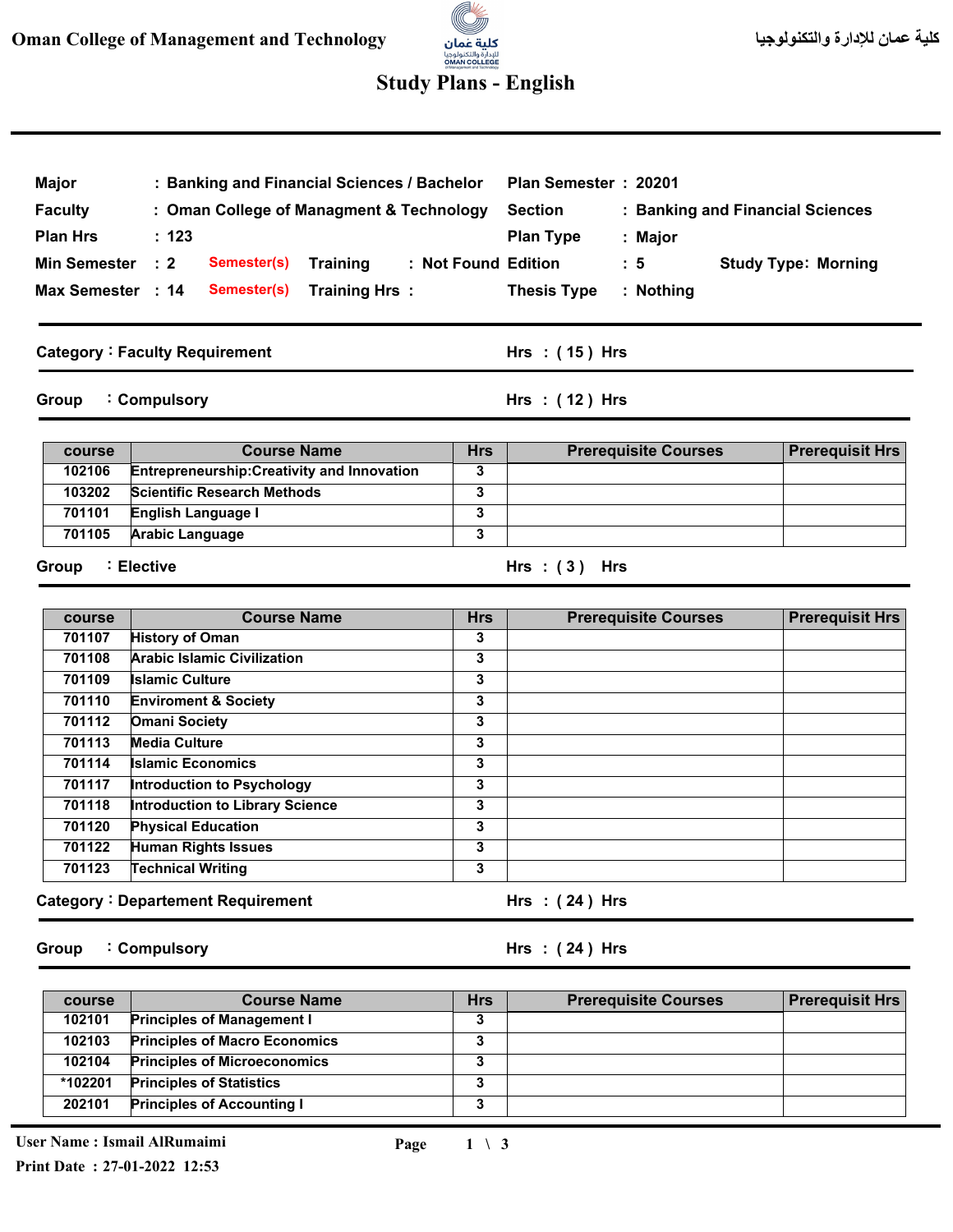## llit<sup>ar</sup>s للإدارة والتكنولوجيا<br>**OMAN COLLEGE**<br>«Managementard Technology

### **Study Plans - English**

| Category | <b>Departement Requirement</b>                        |              | Hrs: $(24)$ Hrs             |                        |
|----------|-------------------------------------------------------|--------------|-----------------------------|------------------------|
| Group    | <b>Compulsory</b>                                     |              | Hrs: (24) Hrs               |                        |
| course   | <b>Course Name</b>                                    | <b>Hrs</b>   | <b>Prerequisite Courses</b> | <b>Prerequisit Hrs</b> |
| 202102   | <b>Princples of Accounting II</b>                     | 3            | ((Pre) 202101)              |                        |
| 302201   | <b>Principles of Finance I</b>                        | 3            |                             |                        |
| 403201   | <b>Principles of Marketing I</b>                      | 3            |                             |                        |
|          | <b>Category: Supporting Requirement</b>               |              | Hrs : (78) Hrs              |                        |
| Group    | : Compulsory                                          |              | Hrs: $(72)$ Hrs             |                        |
| course   | <b>Course Name</b>                                    | <b>Hrs</b>   | <b>Prerequisite Courses</b> | <b>Prerequisit Hrs</b> |
| 103201   | <b>Commercial Law</b>                                 | 3            |                             |                        |
| 103308   | <b>Feasibility Study</b>                              | 3            | (Pre) 102101)               |                        |
| *203202  | <b>Company Accounting</b>                             | 3            | ((Pre) 202102)              |                        |
| 203205   | <b>Accounting for Financial Institutions</b>          | 3            | ((Pre) 202102)              |                        |
| 303202   | <b>Principles of Finance II</b>                       | 3            | ((Pre) 302201)              |                        |
| 303203   | <b>Mathematics of Finance</b>                         | 3            |                             |                        |
| 303204   | Introduction to Money and Banking Manageme            | 3            | ((Pre) 302201)              |                        |
| 303205   | <b>Islamic Banking</b>                                | 3            |                             |                        |
| 303206   | <b>Financial Institutions</b>                         | 3            | ((Pre) 302201)              |                        |
| 303207   | <b>Financial Analysis</b>                             | 3            | ((Pre) 302201)              |                        |
| 303208   | <b>Computer Application in Finance and Banking</b>    | 3            | ((Pre) 302201)              |                        |
| 303210   | <b>Banking &amp; Financial Laws &amp; Regulations</b> | 3            | ((Pre) 302201)              |                        |
| 303301   | Insurance Theory                                      | 3            | (Pre)302201                 |                        |
| 303302   | <b>Investment Management</b>                          | 3            | ((Pre) 302201)              |                        |
| 303303   | Introduction to International Finance                 | 3            | ((Pre) 302201)              |                        |
| 303304   | <b>Bank Management</b>                                | 3            | ((Pre) 302201)              |                        |
| 303305   | <b>Financial Markets</b>                              | 3            | ((Pre) 302201)              |                        |
| 303306   | <b>Financial Management</b>                           | 3            | ((Pre) 302201)              |                        |
| 303401   | International Banking Operation                       | 3            | ((Pre) 303204)              |                        |
| 303402   | <b>Risk Management</b>                                | 3            | (Pre) 303302                |                        |
| 303403   | <b>Portfolio Management</b>                           | 3            | ((Pre) 303302)              |                        |
| 303404   | <b>Graduation Project</b>                             | 3            |                             |                        |
| 303407   | <b>Credit Management</b>                              | $\mathbf{3}$ | ((Pre) 303202)              |                        |
| 403307   | <b>Banking Marketing</b>                              | 3            | $($ (Pre) 403201)           |                        |